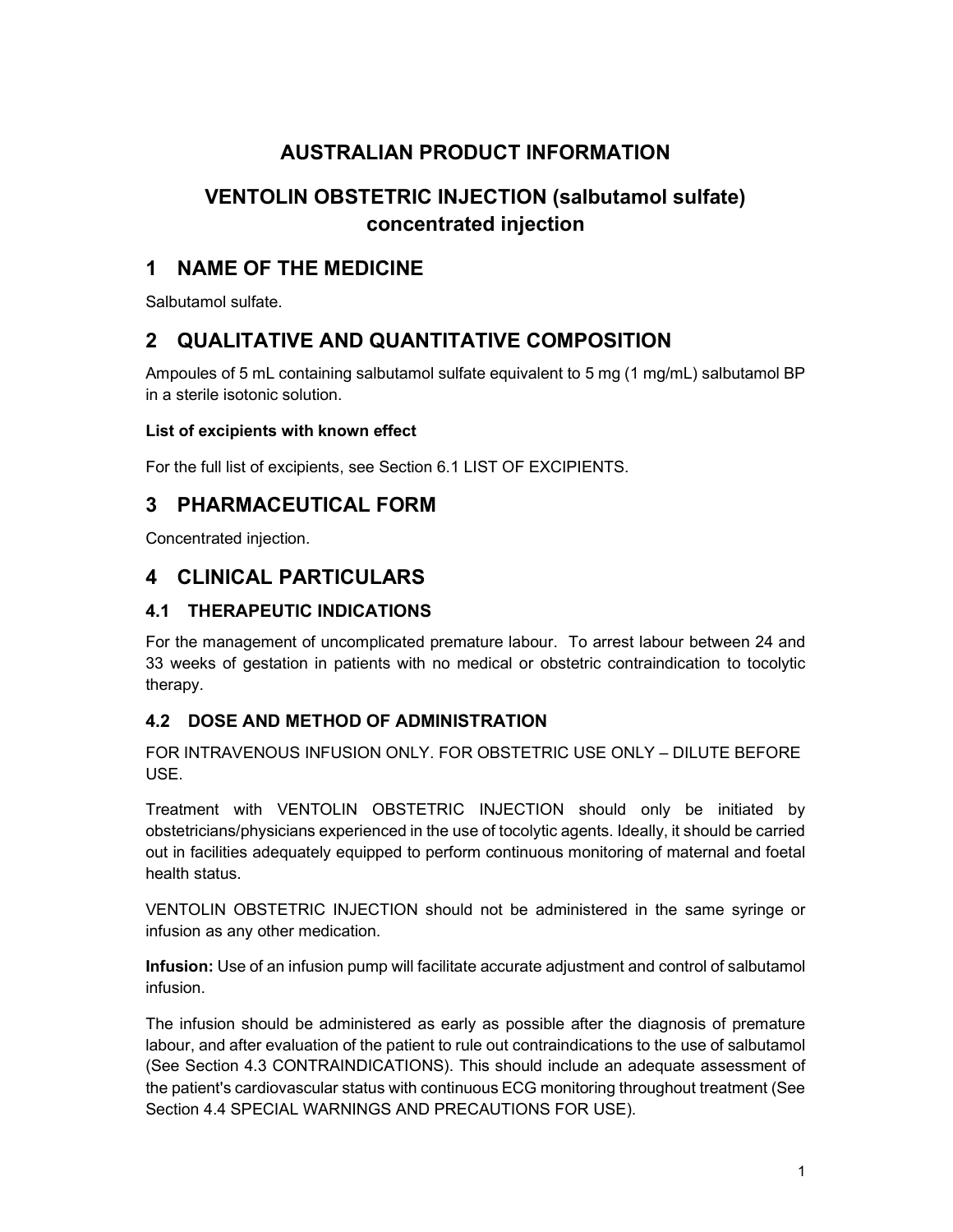In premature labour infusion rates of 10-50 micrograms per minute are usually adequate to control uterine contractions. The infusion rate required varies according to the strength and frequency of contractions. A starting dose of 10 micrograms per minute is recommended, increasing the rate at 10-minute intervals until there is evidence of patient response shown by a diminution in strength, frequency or duration of contractions. Thereafter the infusion rate may be increased slowly until contractions cease. Careful attention should be given to cardiorespiratory function, including increases in pulse rate and changes in blood pressure, electrolytes, glucose and lactate levels and fluid balance monitoring. The maternal pulse rate should be monitored and the infusion rate adjusted to avoid maternal heart rates in excess of 120 beats per minute. Treatment should be discontinued should signs of pulmonary oedema or myocardial ischaemia develop (See Section 4.4. SPECIAL WARNINGS AND PRECAUTIONS FOR USE and See Section 4.8 ADVERSE EFFECTS (UNDESIRABLE EFFECTS).

Once uterine contractions have ceased the infusion rate should be maintained at the same level for 1 hour and then reduced by 50% decrements at 6 hourly intervals. The infusion should be stopped if labour progresses despite treatment.

Duration of treatment should not exceed 48 hours as data show that the main effect of tocolytic therapy is a delay in delivery of up to 48 hours. This delay may be used to implement measures known to improve perinatal health.

Careful control of the level of hydration is essential to avoid the risk of maternal pulmonary oedema (See Section 4.8 ADVERSE EFFECTS (UNDESIRABLE EFFECTS). The volume of fluid in which the drug is administered should thus be kept to a minimum.

A suitable solution for infusion may be prepared by diluting the contents of ampoules of VENTOLIN OBSTETRIC INJECTION (5 mg in 5 mL) in 500 mL of Sodium Chloride Injection BP, Dextrose Injection BP, or Sodium Chloride and Dextrose Injection BP.

| Desired Dose       |   | Ampoules of VENTOLIN<br><b>OBSTETRIC INJECTION</b><br>per 500 mL of diluent | Concentration | Infusion Rate in<br>drops per minute<br>(assuming 20<br>$drops = 1 mL)$ |
|--------------------|---|-----------------------------------------------------------------------------|---------------|-------------------------------------------------------------------------|
| 10 mcg/minute      |   |                                                                             | 10 mcg/mL     | 20                                                                      |
| 20                 | 2 | 20                                                                          | w             | 20                                                                      |
| 30                 | 3 | 30                                                                          |               | 20                                                                      |
| 40                 | 4 | 40                                                                          | w             | 20                                                                      |
| $\mathbf{u}$<br>50 | 5 | 50                                                                          | $\mathbf{u}$  | 20                                                                      |

A guide to aid in preparation of the infusion (and drip rates for guidance where an infusion pump is not available) follows:

Note: The contents of the ampoules of VENTOLIN OBSTETRIC INJECTION 5 mg in 5 mL should not be injected undiluted by any route.

Pharmaceutical precautions: Sodium Chloride Injection BP, Dextrose Injection BP or Sodium Chloride and Dextrose Injection BP are the only recommended diluents and it is inadvisable to administer VENTOLIN OBSTETRIC INJECTION in an infusion containing any other medication.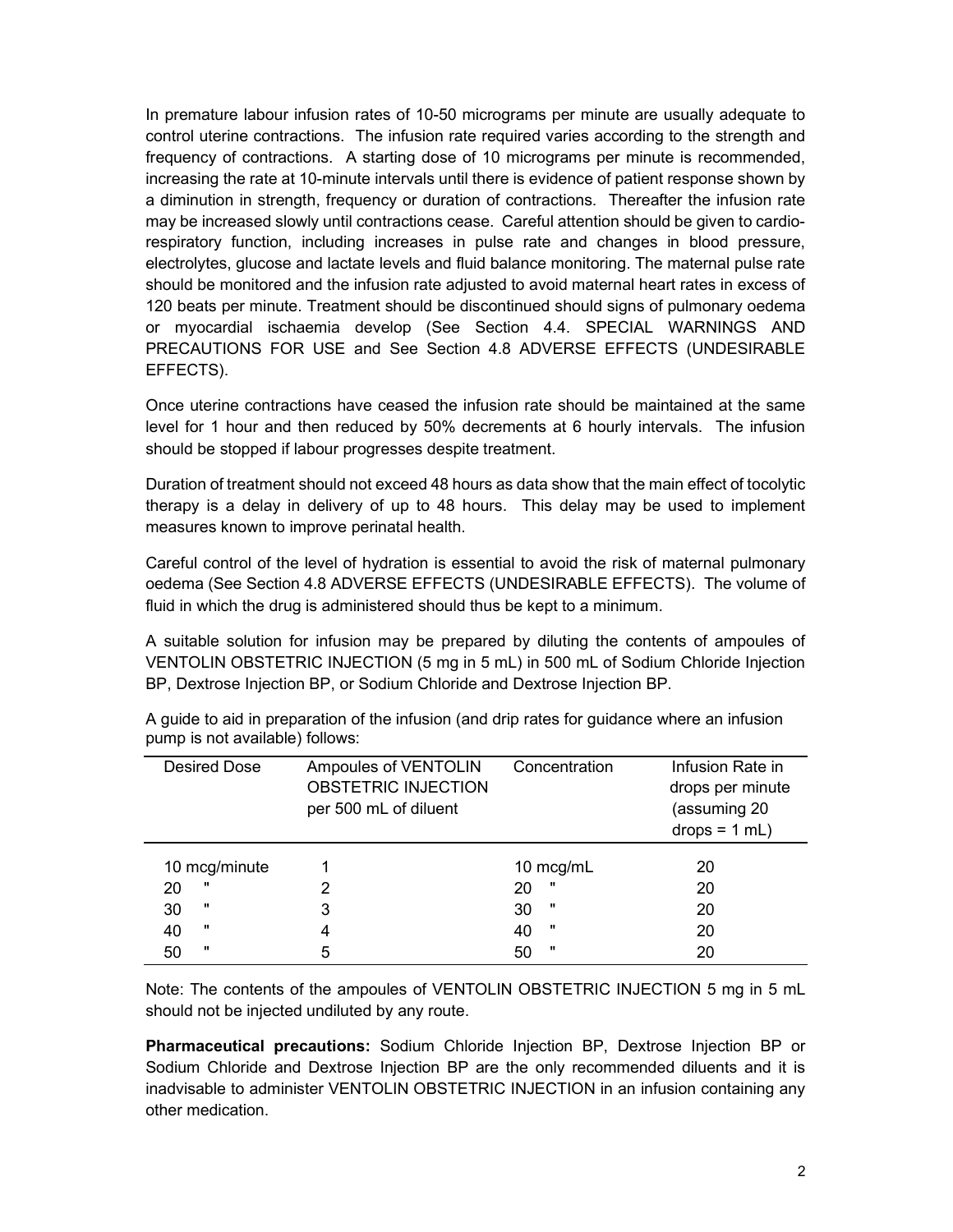AFTER DILUTION THE SOLUTION SHOULD BE USED WITHIN 24 HOURS.

Salbutamol is stable for 24 hours at 30°C when 1 mg/mL injection is diluted to 12 mcg/mL in the following solutions:

> 5% dextrose 5% dextrose in normal saline saline/dextrose 0.18%/4.3%

### 4.3 CONTRAINDICATIONS

Hypersensitivity to any component of the preparation or related sympathomimetic amines.

Salbutamol intravenous infusion, when used in the management of premature labour, is contra-indicated in the following conditions:

- $-$  at a gestational age  $<$  24 weeks.
- intrauterine foetal death, known lethal congenital or lethal chromosomal malformation.
- any condition of the mother or foetus in which prolongation of the pregnancy is hazardous (e.g. maternal cardiac disease, uncontrolled hypertension, severe preeclampsia, active uterine bleeding, premature rupture of the membranes with associated chorioamnionitis, compression of the umbilical cord, foetal acidosis (pH 7.2) or hypoxia (PaO<sub>2</sub> 18 mm Hg), foetal distress; See Section 4.4. SPECIAL WARNINGS AND PRECAUTIONS FOR USE).
- in patients with pulmonary hypertension, pre-existing ischaemic heart disease or those patients with significant risk factors for ischaemic heart disease.
- Bronchial asthma
- Diabetes
- Uncompensated potassium depletion, hypercalcaemia
- Maternal hyperthyroidism
- Ileus
- Unconsciousness
- Renal insufficiency
- Glaucoma
- $-$  Paroxysmal tachycardia

Non-intravenous formulations of salbutamol must not be used to arrest uncomplicated premature labour or threatened abortion.

### 4.4 SPECIAL WARNINGS AND PRECAUTIONS FOR USE

Since salbutamol is a sympathomimetic drug, great care should be used in patients with hypertension or with heart disease, especially in patients with tachyarrhythmias, coronary artery disease, or congestive cardiac failure.

Animal studies suggest that cardionecrotic effects may occur with extremely high doses of some sympathomimetics. No instance of such damage has been reported when salbutamol has been used in humans.

Salbutamol should be administered cautiously to patients suffering from thyrotoxicosis.

In common with other beta-adrenoceptor agonists, Ventolin can induce metabolic changes such as hypokalaemia and increased blood glucose levels. The diabetic patient may be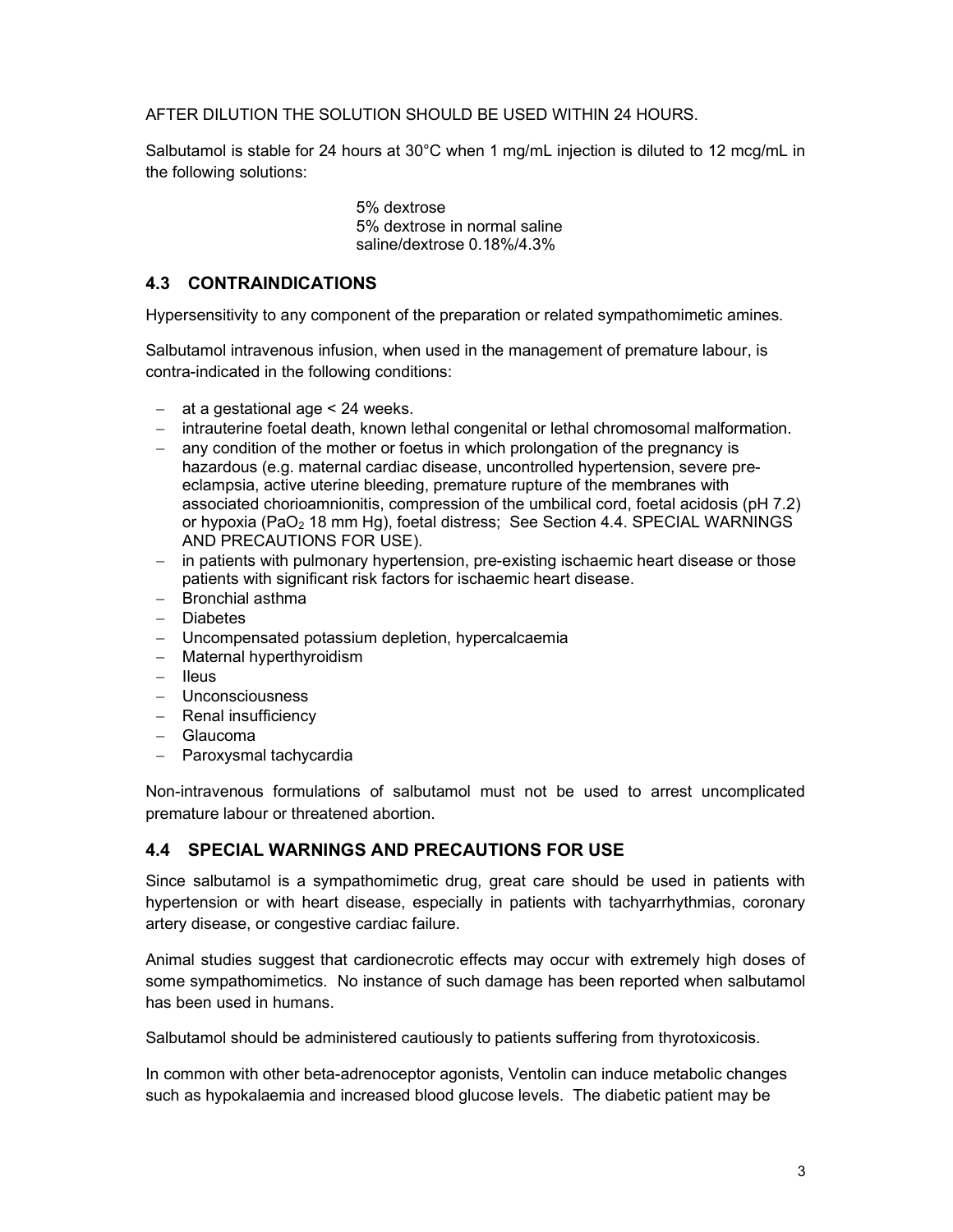unable to compensate for this and the development of ketoacidosis has been reported. Concurrent administration of corticosteroids can exaggerate this effect.

Diabetic patients and those concurrently receiving corticosteroids should be monitored frequently during intravenous infusion of Ventolin so that remedial steps (eg. an increase in insulin dosage) can be taken to counter any metabolic change occurring. For these patients it may be preferable to dilute VENTOLIN OBSTETRIC INJECTION with Sodium Chloride Injection BP, rather than Sodium Chloride and Dextrose Injection BP.

Central nervous system stimulation is an unwanted side effect of sympathomimetic drugs.

Potentially serious hypokalaemia may result from beta-2-agonist therapy mainly from parenteral and nebulised administration. Particular caution is advised in acute severe asthma as this effect may be potentiated by concomitant treatment with xanthine derivatives, steroids, diuretics and hypoxia. It is recommended that serum potassium levels are monitored in such situations.

Cardiovascular effects: When VENTOLIN OBSTETRIC INJECTION is used cardiovascular effects should be monitored carefully. As experience with prolonged use and with high dosage is limited, caution should be exercised and the patient carefully observed by regular monitoring of clinical signs and ECG status if VENTOLIN OBSTETRIC INJECTION administration is deemed necessary.

Hypotension, tachycardia and therefore increased cardiac oxygen demands may occur when VENTOLIN OBSTETRIC INJECTION is given to patients with established or latent ischaemic heart disease. VENTOLIN OBSTETRIC INJECTION may be dangerous in patients with angina as it may precipitate coronary insufficiency (See Section 4.3 CONTRAINDICATIONS).

Disturbances of cardiac rhythm and rate are sometimes seen. VENTOLIN OBSTETRIC INJECTION may cause tachycardia but the incidence and severity is less than with some other beta-receptor agonists, eg, isoxsuprine.

In patients with tachyarrhythmias the benefit/risk should be weighed prior to therapy and reconsidered at intervals during therapy.

During intravenous infusion of VENTOLIN OBSTETRIC INJECTION for premature labour careful monitoring of maternal pulse rate and blood pressure is recommended in addition to careful observation of foetal heart rate and status of the infant. Monitoring checks should be continuous during general or epidural anaesthesia. It is recommended such checks should be made at intervals of every 15 minutes. These intervals may then be reduced to every 1-6 hours according to the condition of the foetus (See Section 4.4 SPECIAL WARNINGS AND PRECAUTIONS FOR USE).

Foetal acidosis should be monitored continuously if VENTOLIN OBSTETRIC INJECTION is administered in acute foetal distress. If acid-base balance levels continue to decrease then therapy should be discontinued and labour allowed to proceed. As well, if foetal hypoxia does not improve during acute foetal distress prior to assisted delivery, then therapy should be discontinued and delivery allowed to proceed. If blood pH rises significantly during infusion, continued infusion for a further 15-30 minutes may be useful (See Section 4.3 CONTRAINDICATIONS).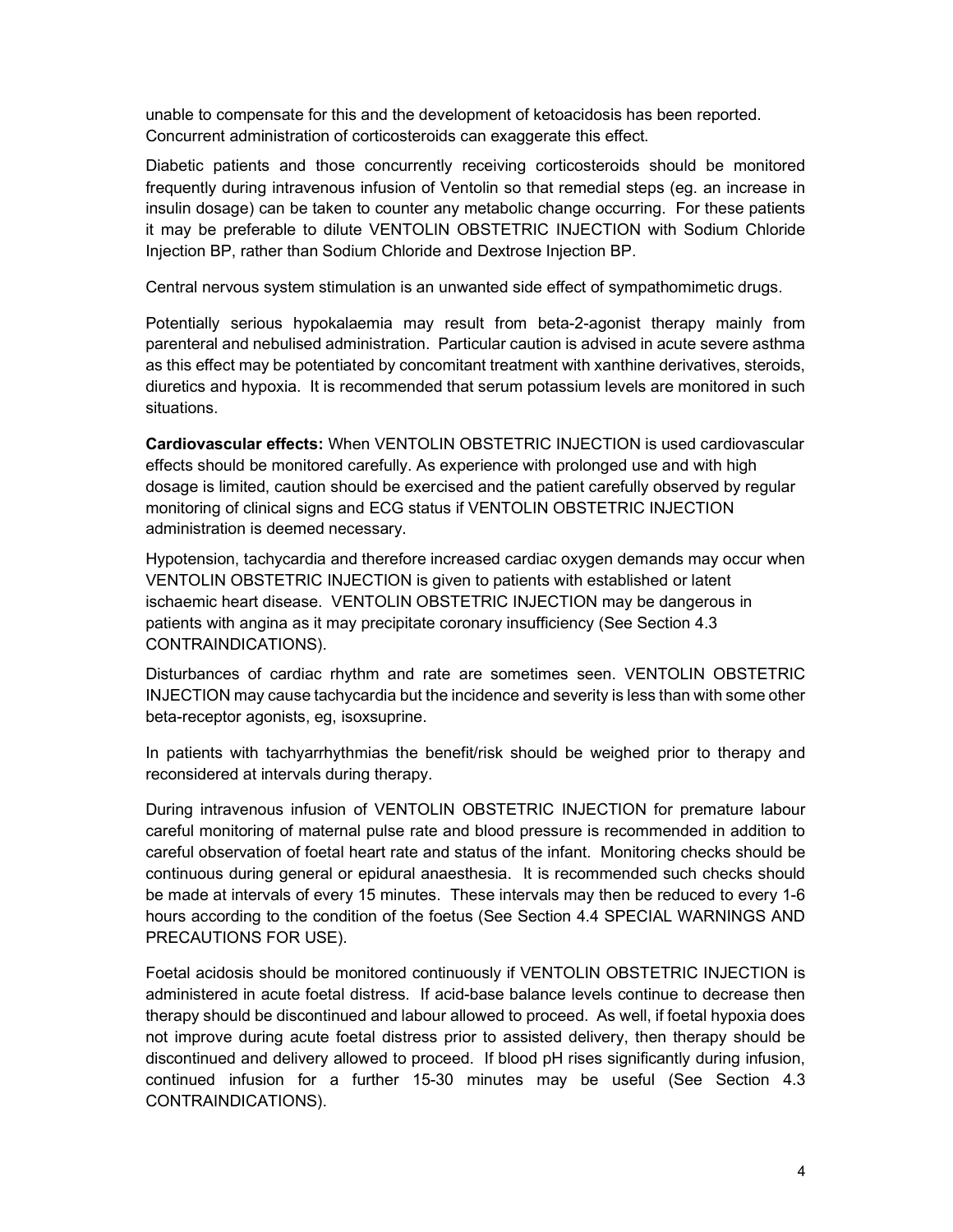The occurrence of excessive maternal sinus tachycardia from VENTOLIN OBSTETRIC INJECTION in healthy subjects require that a careful evaluation be carried out of the clinical status of the patient balanced against the therapeutic effects. Increases in maternal heart rate of the order of 20 to 40 beats per minute usually accompany the infusion. The maternal heart rate should be monitored and not normally allowed to exceed a sustained rate of 120 beats per minute. When sustained maternal heart rate in excess of 120 occurs from administration of Ventolin infusion the dose rate should be reduced or the drug should be discontinued.

The effect of VENTOLIN OBSTETRIC INJECTION on maternal blood pressure is greater on diastolic than on systolic pressure. Falls in diastolic pressure are usually within the range of 15 to 25 mmHg. The effect of infusion on foetal heart rate is less marked, but increases of the order of 15 beats per minute may occur.

To prevent hypotension due to aortocaval compression, the patient should lie on her side during an infusion with VENTOLIN OBSTETRIC INJECTION.

Since VENTOLIN OBSTETRIC INJECTION may cause a fall in blood pressure, extreme caution should be used to avoid hypotensive response in patients whose condition is complicated by blood loss with severe anaemia.

Before VENTOLIN OBSTETRIC INJECTION is given to any patient with known or suspected heart disease, an adequate assessment of the patient's cardiovascular status should be made by a physician experienced in cardiology.

Tocolysis with salbutamol parenteral preparations is not recommended when membranes have ruptured or the cervix has dilated beyond 4 cm.

As maternal pulmonary oedema and myocardial ischaemia have been reported during or following treatment of premature labour with beta-2 agonists, careful attention should be given to fluid balance and cardio-respiratory function, including ECG, should be monitored. If signs of pulmonary oedema or myocardial ischaemia develop, discontinuation of treatment should be considered (See Section 4.8 ADVERSE EFFECTS (UNDESIRABLE EFFECTS).

Membrane rupture and cervical dilation: A reduction in the effectiveness of salbutamol should be anticipated if the membrane ruptures or if cervical dilation exceeds 4 cm.

#### Use in hepatic impairment

Reduction in the dosage may be necessary in the presence of impaired hepatic or renal function, as salbutamol is metabolised in the liver and excreted predominantly in the urine. Toxic effects manifest themselves as tremor and tachycardia. It is not known whether or not salbutamol is dialysed. Continuing strong contractions with evidence of progression of labour despite the highest tolerated dose of VENTOLIN OBSTETRIC INJECTION is an indication to discontinue therapy.

#### Use in renal impairment

See Section 4.4. SPECIAL WARNINGS AND PRECAUTIONS FOR USE, Use in hepatic impairment.

#### Use in the elderly

No data available.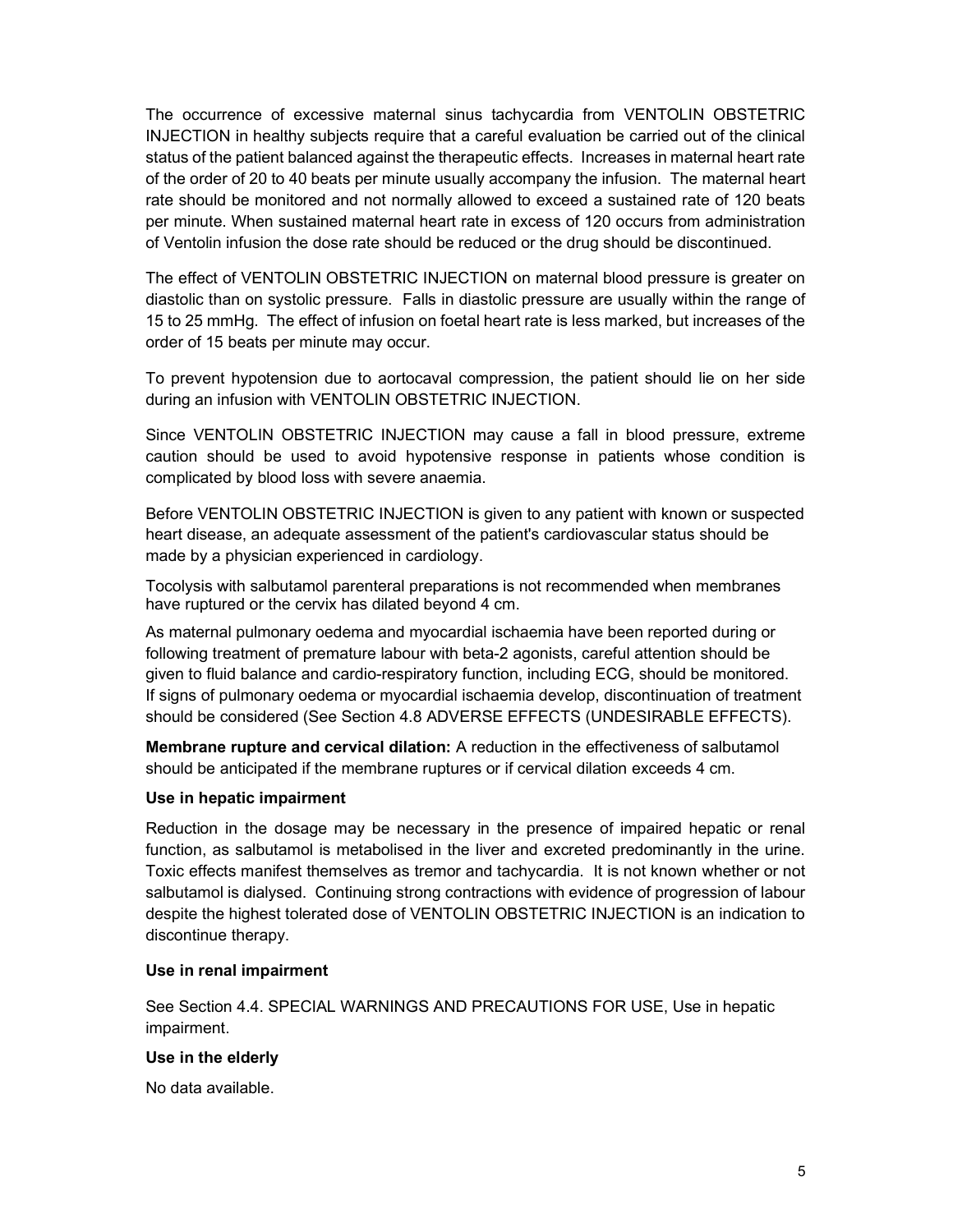### Paediatric use

No data available.

#### Effects on laboratory tests

No data available.

## 4.5 INTERACTIONS WITH OTHER MEDICINES AND OTHER FORMS OF INTERACTIONS

VENTOLIN should be given only with extreme caution to patients who have already received large doses of sympathomimetics.

In experimental animals salbutamol potentiates the action of imipramine in preventing noradrenaline-induced hypothermia. Salbutamol has also been found to antagonise the anticonvulsant effect of chlordiazepoxide and to potentiate the tranquilizing effect of chlorpromazine; however the latter effect was not statistically significant. The clinical significance of these drug interactions is not known.

### 4.6 FERTILITY, PREGNANCY AND LACTATION

### Effects on fertility

There is no information on the effects of salbutamol on human fertility.

#### Use in pregnancy

#### (Pregnancy category A)

The safety of high dosage salbutamol before the twentieth week of pregnancy is not established (See Section 4.3 CONTRAINDICATIONS). No teratogenic effects have been observed in rabbits or rats dosed orally throughout pregnancy. Neonatal mortality was increased in rats administered 50 mg/ kg/day throughout pregnancy.

During worldwide marketing experience, rare cases of various congenital anomalies, including cleft palate and limb defects have been reported in the offspring of patients being treated with salbutamol.

### Use in lactation

No data available.

### 4.7 EFFECTS ON ABILITY TO DRIVE AND USE MACHINES

The effects of this medicine on a person's ability to drive and use machines were not assessed as part of its registration.

### 4.8 ADVERSE EFFECTS (UNDESIRABLE EFFECTS)

#### Maternal effects

Majority of patients. Cardiovascular. Maternal sinus tachycardia, palpitations, increased maternal pulse pressure and increased cardiac output.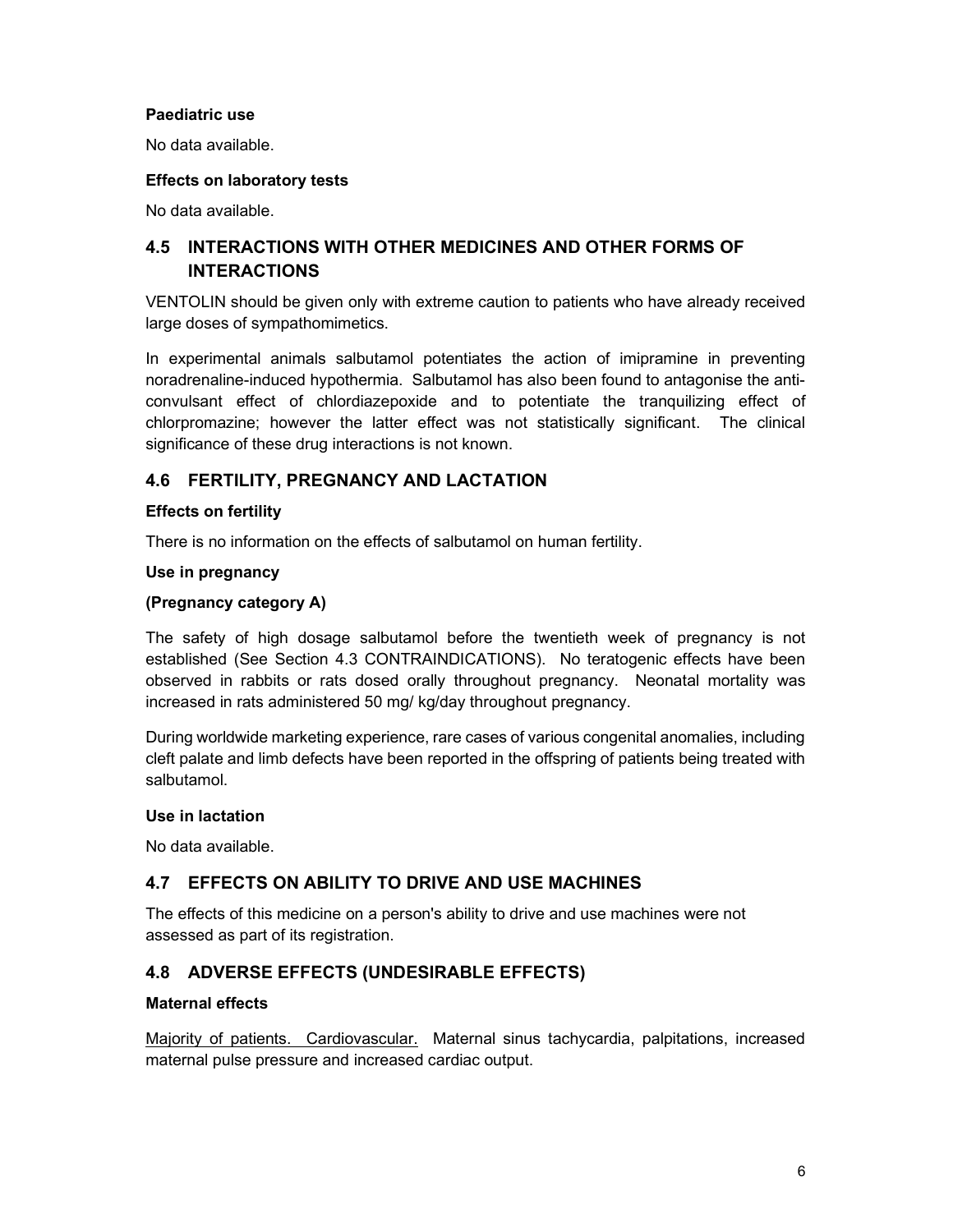More common reactions. Cardiovascular. High doses of beta-adrenergic stimulants can cause peripheral vasodilation with associated hypotension, flushing and headache. Conduction disturbances, such as supraventricular tachycardia and extrasystoles, have been reported with high doses.

Endocrine. Disturbance of carbohydrate metabolism and ketosis (particularly in diabetic patients).

Nervous system. Hand tremors, nervousness, restlessness, headache, emotional upset or anxiety have been reported.

Less common reactions. Nausea, vomiting and dizziness have been reported. Hypersensitivity reactions including anaphylactic shock, angioedema, urticaria, bronchospasm, hypotension and collapse have been reported rarely. There have been very rare reports of muscle cramps and hyperactivity.

Other infrequently reported maternal effects include skin rash, heart murmur, angina, epigastric distress, ileus, bloating, constipation, diarrhoea, dyspnoea, hyperventilation, haemolytic icterus, glycosuria, lactic acidosis, sweating, chills, insomnia, drowsiness and weakness.

Maternal pulmonary oedema has been reported in association with use of beta-agonists including salbutamol for the management of premature labour; in some cases this has proved fatal. Predisposing factors include fluid overload, multiple pregnancy, pre-existing cardiac disease, maternal infection and pre-eclampsia. Close monitoring of the patient's state of hydration is essential. If signs of pulmonary oedema develop (eg. cough, shortness of breath), treatment should be discontinued immediately and diuretic therapy instituted.

Myocardial ischaemia has been uncommonly reported in the management of pre-term labour with salbutamol injection/solution for infusion.

Cardiac arrhythmias (including atrial fibrillation, supraventricular tachycardia and extrasystoles) have been reported. Peripheral vasodilation and a compensatory small increase in heart rate may occur in some patients. Tachycardia may occur in some patients.

Since elevations of blood glucose and depression of serum potassium levels have been reported, close monitoring of these levels is desirable. Attempts to rectify glucose or potassium levels could be dangerous. Such changes are reversible on discontinuing VENTOLIN OBSTETRIC INJECTION. In doses above those recommended patients have complained of chest pain. Potentially serious hypokalaemia may result from beta-2-agonist therapy.

### Neonatal effects

Foetal tachycardia has been reported after maternal administration by the intravenous route. Infrequently reported symptoms include hypo-glycaemia and ileus.

#### Reporting suspected adverse effects

Reporting suspected adverse reactions after registration of the medicinal product is important. It allows continued monitoring of the benefit-risk balance of the medicinal product. Healthcare professionals are asked to report any suspected adverse reactions at www.tga.gov.au/reporting-problems.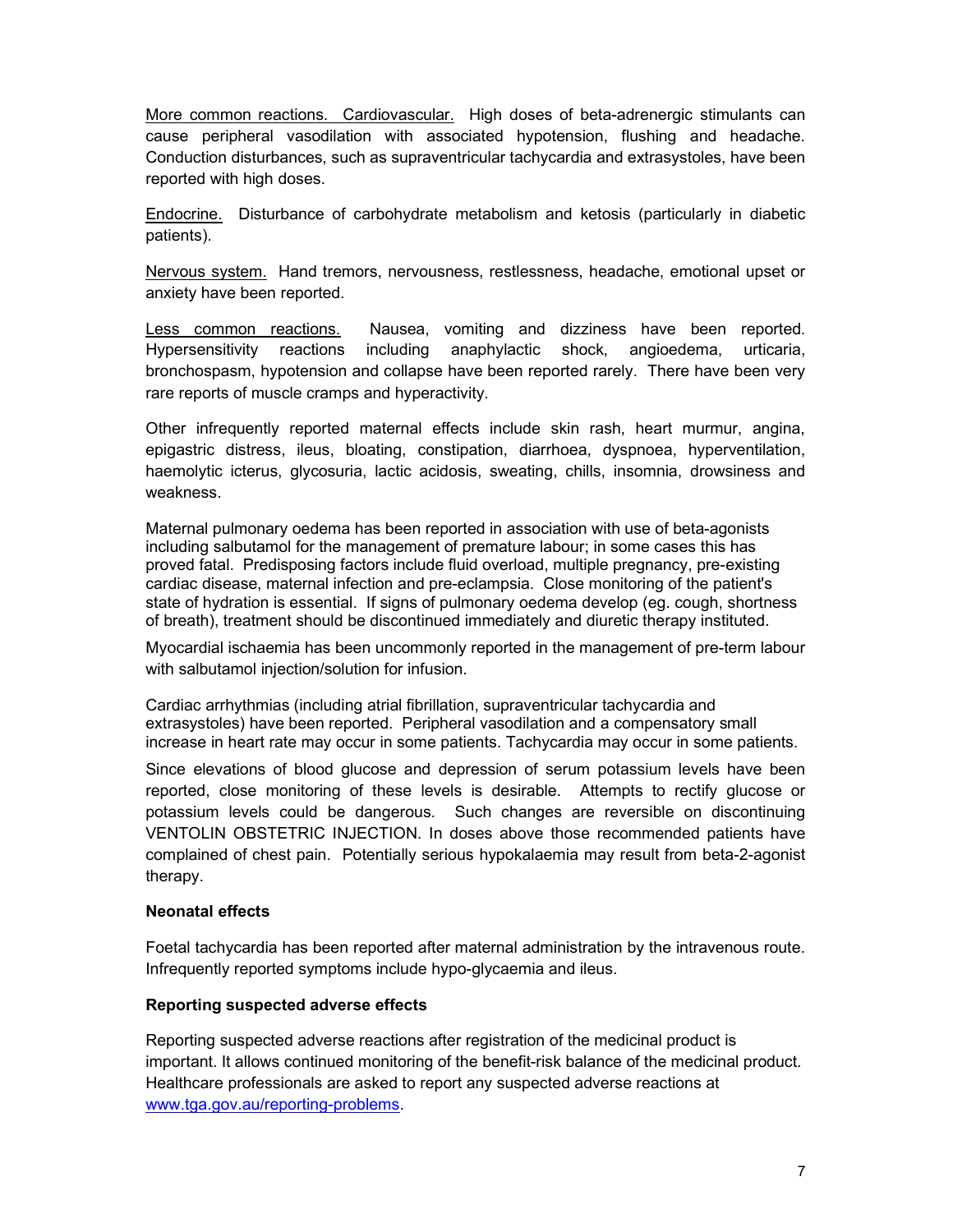## 4.9 OVERDOSE

The most common signs and symptoms of overdose with salbutamol are transient beta agonist pharmacologically mediated events (See Section 4.4. SPECIAL WARNINGS AND PRECAUTIONS FOR USE and See Section 4.8 ADVERSE EFFECTS (UNDESIRABLE EFFECTS). Salbutamol overdosage is manifest by significant tachycardia and/or skeletal muscle tremor. Consideration should be given to discontinuation of treatment and appropriate symptomatic treatment such as a selective beta-adrenergic receptor blocking agent given by intravenous injection, in patients presenting with cardiac symptoms (e.g. tachycardia, palpitations). Beta-blockers should be used cautiously in patients with a history of bronchospasm.

Hypokalaemia may occur following overdosage with salbutamol. Serum potassium levels should be monitored.

Lactic acidosis has been reported in association with high therapeutic doses as well as overdoses of short-acting beta-agonist therapy, therefore monitoring for elevated serum lactate and consequent metabolic acidosis (particularly if there is persistence or worsening of tachypnea despite resolution of other signs of bronchospasm such as wheezing) may be indicated in the setting of overdose.

Combined use of glucocorticoids and salbutamol may exacerbate the metabolic effects described, resulting in marked elevation of blood glucose and very low serum potassium levels.

For information on the management of overdose, contact the Poisons Information Centre on 13 11 26 (Australia).

# 5 PHARMACOLOGICAL PROPERTIES

## 5.1 PHARMACODYNAMIC PROPERTIES

### Mechanism of action

ATP is known to be intimately associated with adrenergic receptors. Beta-2-receptor stimulants have been shown to catalyse the cyclization of ATP to cyclic AMP by activation of the enzyme adenyl cyclase. High levels of cyclic AMP have been found to inhibit the entry of calcium ions into smooth muscle cells, thus inhibiting contraction of the smooth muscle of the uterus as well as of the bronchial tree. It is believed that similar mechanisms promote insulin release and glycogenolysis. The rise in free fatty acids and the potassium shift are thought to be consequential. Elevated levels of cyclic AMP also prevent allergen-induced release of histamine, SRS-A and other mediators of the allergic response from sensitised mast cells.

### Clinical trials

No data available.

## 5.2 PHARMACOKINETIC PROPERTIES

Salbutamol is a beta-adrenergic stimulant which is more specific for beta-2-adrenoreceptors than isoprenaline. When given by the parenteral route relative specificity decreases with increased dosage.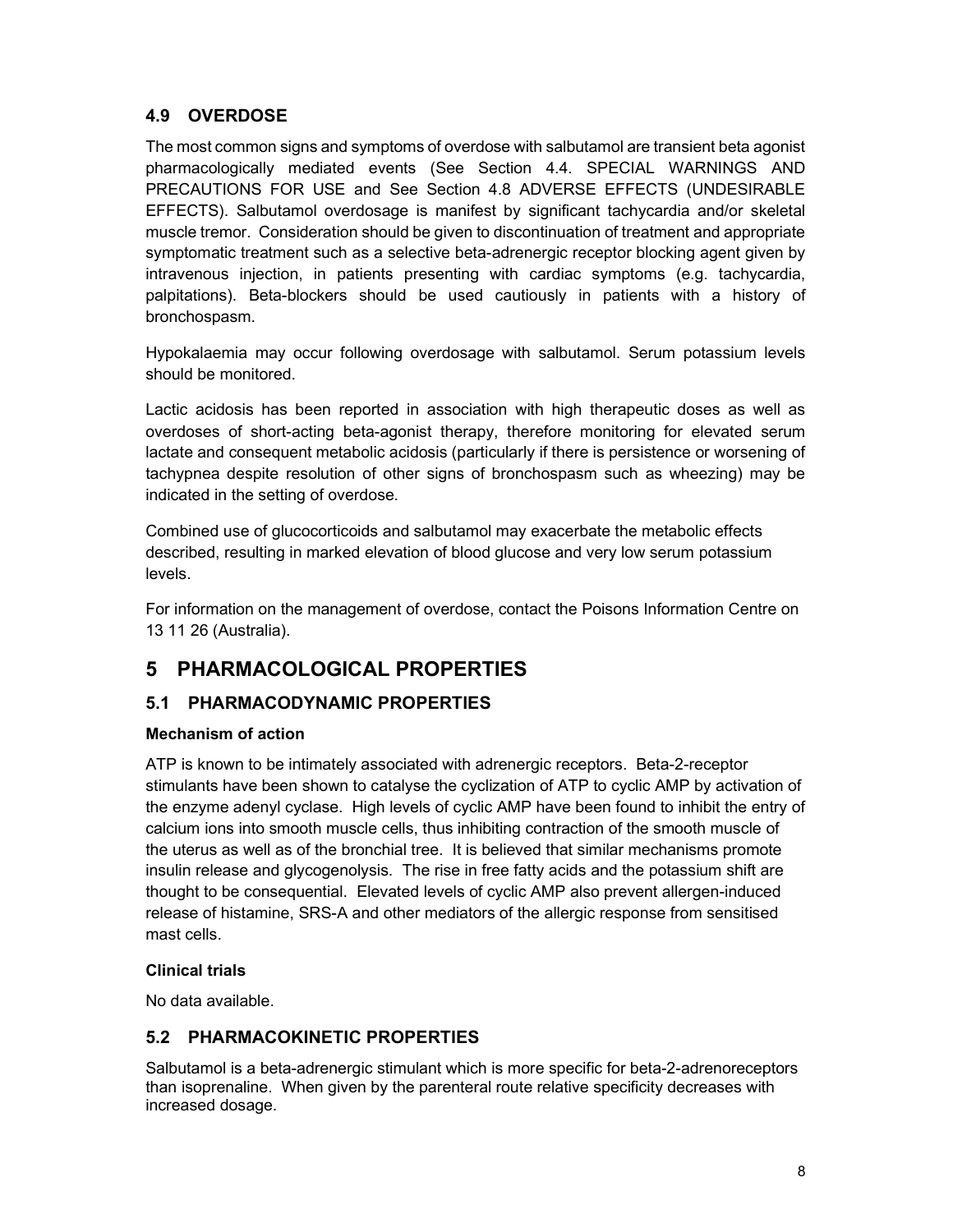Stimulation of beta-2-adrenoreceptors causes relaxation of the smooth muscle of the bronchi, uterus and skeletal muscle blood vessels. Salbutamol, when given by the intravenous route, produces uterine relaxation in most instances, but the onset is variable and depends on dosage.

Salbutamol has a variety of metabolic effects mediated by beta-2-receptor stimulation. Intravenous administration of salbutamol causes a marked rise in non-esterified fatty acid levels and also an increase in insulin levels. There is a significant rise in lactate levels and a slight rise in plasma glucose values. The release of insulin is thought to be due to beta-2 receptor stimulation and not due to rises in plasma glucose levels, which are only slight and occur after the insulin rise. Intravenous salbutamol also causes significant falls in plasma potassium levels due to an intracellular shift of potassium associated with increased glucose and insulin levels. With high dosage intravenous administration beta-1-receptor stimulation produces positive inotropic and chronotropic effects on the heart.

Salbutamol is not bound to plasma protein and does not cross the blood brain barrier to any significant extent. Salbutamol administered intravenously has a half-life of 4 to 6 hours. Following a single intravenous injection of salbutamol, 75% of a given dose is excreted in the urine after 24 hours, 27% is recovered as metabolite and the remainder as unchanged salbutamol. The major urinary metabolite of salbutamol has been identified as the 4'-o-sulfate ester of salbutamol. Salbutamol is known to cross the placental barrier, as evidenced by increases in foetal heart rate.

## 5.3 PRECLINICAL SAFETY DATA

### **Genotoxicity**

No data available.

### **Carcinogenicity**

No data available.

# 6 PHARMACEUTICAL PARTICULARS

## 6.1 LIST OF EXCIPIENTS

VENTOLIN OBSTETRIC INJECTION contains the following excipients: sodium chloride, sulfuric acid and water for injections.

## 6.2 INCOMPATIBILITIES

Incompatibilities were either not assessed or not identified as part of the registration of this medicine.

# 6.3 SHELF LIFE

In Australia, information on the shelf life can be found on the public summary of the Australian Register of Therapeutic Goods (ARTG). The expiry date can be found on the packaging.

# 6.4 SPECIAL PRECAUTIONS FOR STORAGE

VENTOLIN OBSTETRIC INJECTION ampoules should be stored below 30°C and protected from light.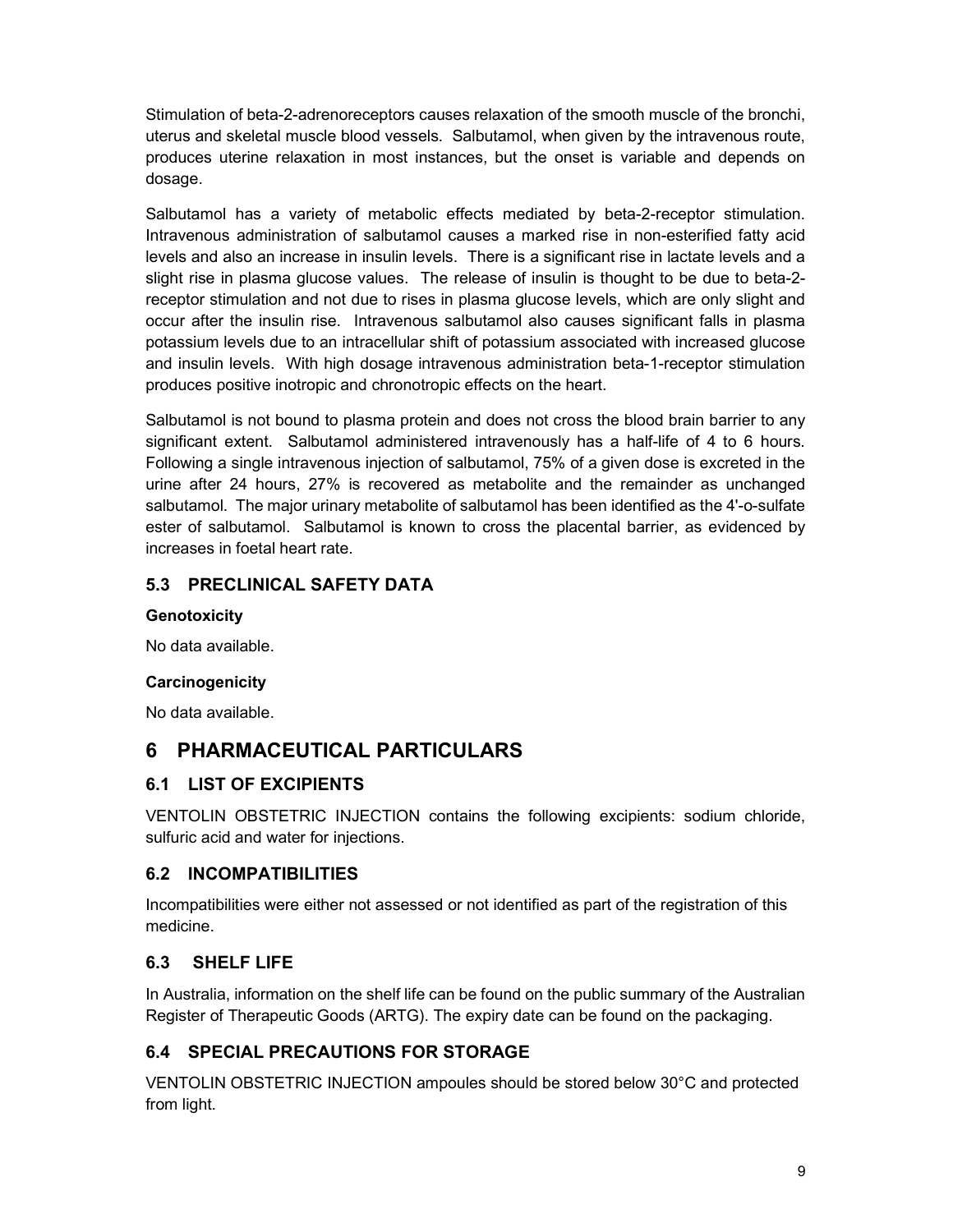## 6.5 NATURE AND CONTENTS OF CONTAINER

The ampoules are of clear, neutral glass.

## 6.6 SPECIAL PRECAUTIONS FOR DISPOSAL

In Australia, any unused medicine or waste material should be disposed of by taking to your local pharmacy.

## 6.7 PHYSICOCHEMICAL PROPERTIES

Chemical Name: 1-(4-hydroxy-3-hydroxymethylphenyl)-2-(t-butylamino) ethanol Sulfate

### Chemical structure



Salbutamol sulfate is a white or almost white odourless powder. It is soluble in 4 parts of water; slightly soluble in 95% alcohol, chloroform and solvent ether.

The solution is colourless, or faintly straw coloured

### CAS number

51022-70-9

# 7 MEDICINE SCHEDULE (POISONS STANDARD)

Schedule 4 – Prescription Only Medicine

# 8 SPONSOR

GlaxoSmithKline Australia Pty Ltd Level 4, 436 Johnston Street, Abbotsford, Victoria, 3067

# 9 DATE OF FIRST APPROVAL

31 January 1995

# 10 DATE OF REVISION

10 February 2021